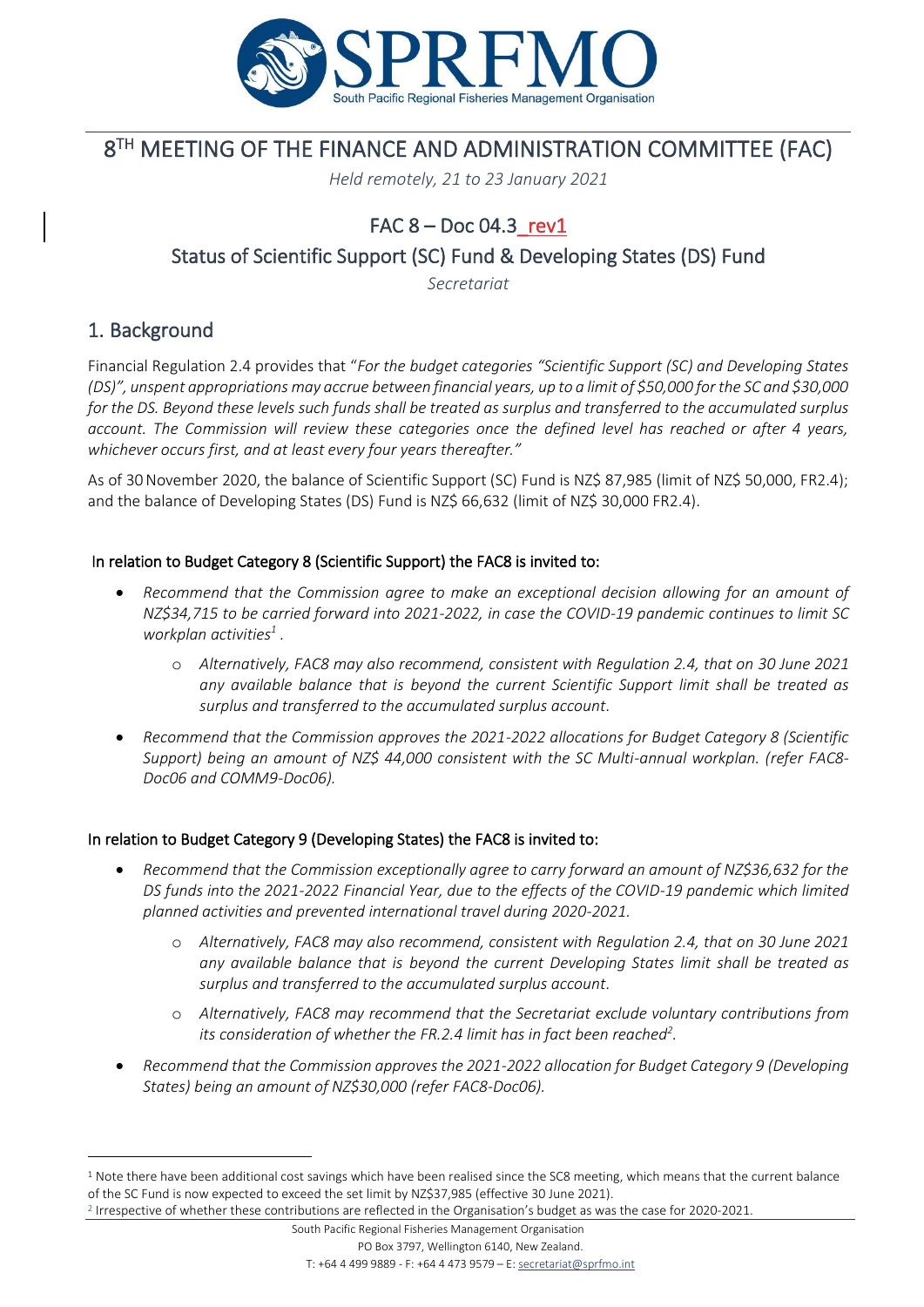

# 2. Status of Scientific Support (SC) Fund

## *2.1 Year-to-date status of the SC Fund*

In accordance with Financial Regulation 2.4, the Secretariat established a separate account for the Scientific Support Fund in 2017. This Fund contains the accumulated unspent appropriations from previous Financial Years (since Financial Year 2015-2016) under the budget item for Scientific Support. At the 8<sup>th</sup> Commission Meeting, the Commission reviewed these two categories, and reflected the changes in the allocation amount in the Budget. Table 1 below shows the year-to-date status of the Scientific Support Fund up to 30th November 2020.

| <b>Financial</b><br>Year | <b>Budget and Voluntary</b><br>Contributions NZ\$                  | Expenses NZ\$                                                            |         | Remaining<br>NZ\$ |
|--------------------------|--------------------------------------------------------------------|--------------------------------------------------------------------------|---------|-------------------|
| 2015-2016                | 20 000                                                             | <b>GITHUB</b>                                                            | 424     | 19576             |
| 2016-2017                | 20 000                                                             | <b>GITHUB</b>                                                            | 432     | 39 144            |
|                          | 12 000                                                             | <b>GITHUB</b>                                                            | 431     |                   |
|                          |                                                                    | FAO ABNJ workshop                                                        | 1517    |                   |
| 2017-2018                |                                                                    | Invited experts to 5 <sup>th</sup> SC 2017                               | 3835    |                   |
|                          |                                                                    | Invited experts to JM workshop 2018                                      | 15 8 99 |                   |
|                          | Subtotal expense for FY 2017-2018                                  | 21 682                                                                   | 29 4 62 |                   |
|                          | 20 000                                                             | <b>GITHUB</b>                                                            | 460     |                   |
|                          |                                                                    | Invited experts & participation assistance,<br>6 <sup>th</sup> SC 2018   | 27 4 64 |                   |
| 2018-2019                |                                                                    | Squid - related research                                                 | 5 0 0 0 |                   |
|                          |                                                                    | Deep sea research                                                        | 679     |                   |
|                          | Subtotal expense for FY 2018/2019                                  | 33 603                                                                   | 15859   |                   |
|                          | 20 000                                                             | <b>GITHUB</b>                                                            | 430     |                   |
| 2019-2020                |                                                                    | Invited experts & participation assistance,<br>7 <sup>th</sup> SC 2019   | 20 254  |                   |
|                          | Subtotal Year-to-date Expense 2019/2020                            | 20 6 84                                                                  | 15 175  |                   |
| 2020-2021                | 80 000                                                             | Expert for Jack mackerel assessment data,<br>the 8 <sup>th</sup> SC 2020 | 7 0 0 0 |                   |
|                          |                                                                    | GITHUB (from July to November 2020)                                      | 190     |                   |
|                          | Subtotal Year-to-date Expense (up to 30th November 2020<br>7 1 9 0 |                                                                          |         | 87985             |

### Table 1: Year-to-date status of the SC Fund (up to 30th November 2020)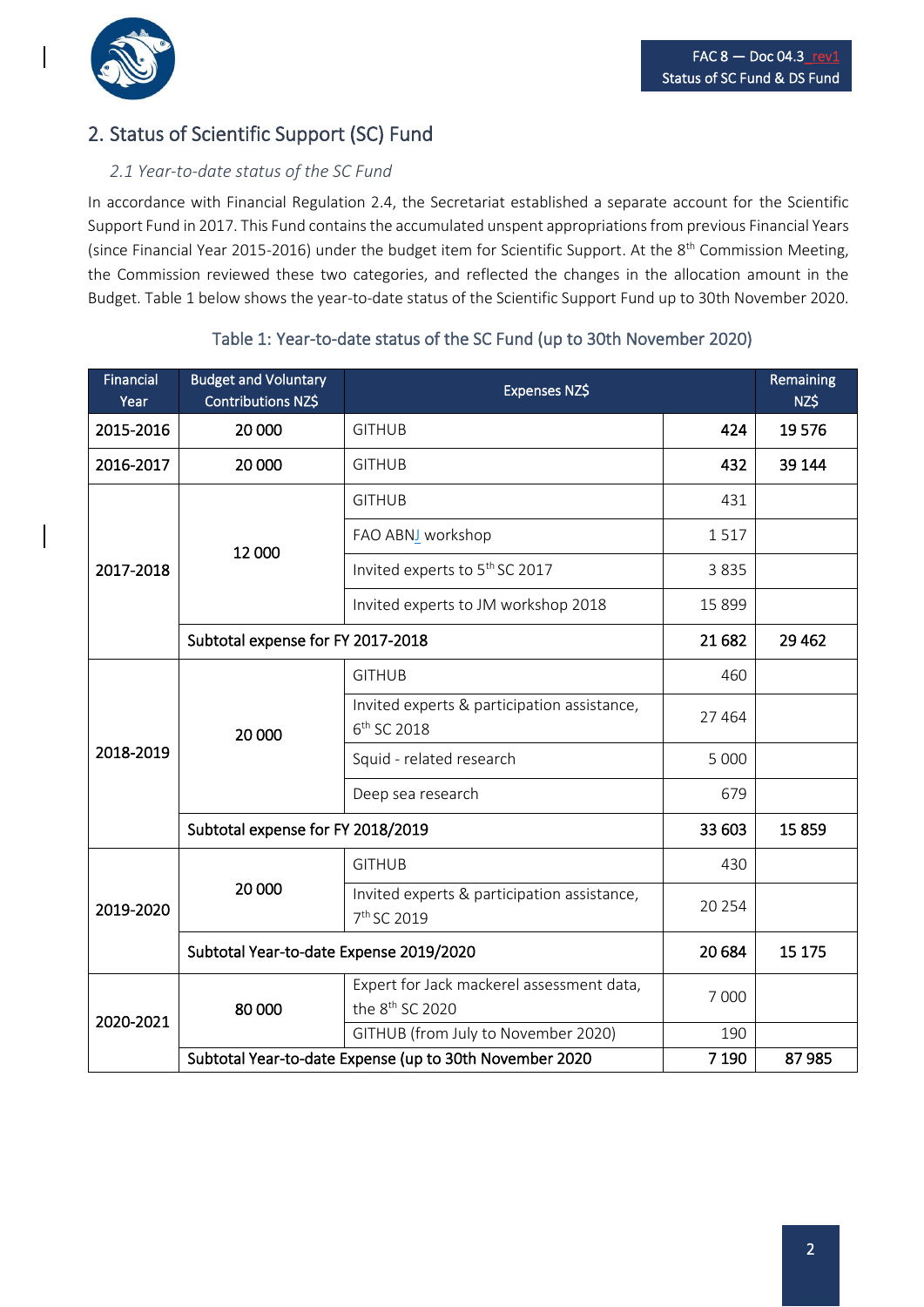

#### *2.2 Forecast status of the SC Fund*

At the 8th SC Meeting, which was hosted remotely by New Zealand, from 3October to 8 October 2020, the yearto-date status of the SC Fund was discussed. The SC recognised that due to the COVID – 19 pandemic, two items in the Multi-Annual work plan for the 2020-2021 Financial Year had been delayed, including a squid workshop and the Habitat Monitoring symposium; As only NZ\$50,000 of the unspent allocations may be carried over to the next financial year (FR2.4), the "*SC agreed that a data workshop for Jack mackerel would be planned for late in the 2020-2021 financial year, and that \$34,715 be set aside for supporting independent experts and associated costs for this workshop …".* This SC8 agreement has been incorporated into Table 2 below, which shows the forecast status of the SC Fund up to 30 June 2022:

| <b>Financial</b><br>Year                                                         | Available<br><b>Funds</b><br>NZ\$   | Workplan/Task                       | <b>Workplan Objective</b>                                                                                                                                                                           | <b>Expense</b><br>NZ\$ | <b>Balance</b><br>NZ\$ |
|----------------------------------------------------------------------------------|-------------------------------------|-------------------------------------|-----------------------------------------------------------------------------------------------------------------------------------------------------------------------------------------------------|------------------------|------------------------|
|                                                                                  | 87985                               | GITHUB (from Dec 2020 to June 2021) |                                                                                                                                                                                                     |                        |                        |
| 2020-2021                                                                        |                                     | Jack mackerel<br>assessment         | Explore alternative stock assessment<br>models and hold a benchmark workshop<br>A Jack mackerel data workshop, to address<br>issues including revised age determinations and<br><b>CPUE</b> indices | 34 715 <sup>3</sup>    |                        |
|                                                                                  | Estimated subtotal for FY 2020-2021 | 34 985                              | 53 000                                                                                                                                                                                              |                        |                        |
| Amount available to be carried forward into the next financial year <sup>4</sup> |                                     |                                     |                                                                                                                                                                                                     |                        | 50 000                 |
|                                                                                  | 94 000 <sup>5</sup>                 |                                     | <b>GITHUB Annual Cost</b>                                                                                                                                                                           | 460                    |                        |
|                                                                                  |                                     | Jack mackerel<br>assessment-data    | SC and other funds to support experts                                                                                                                                                               | 10 000                 |                        |
|                                                                                  |                                     | Deep water<br>Stock structure       | Use modelling and observation data to<br>predict connectivity: Using<br>genetic,<br>microchemistry, morphometric, parasite<br>prevalence and tagging experiments                                    | 23 600                 |                        |
| 2021-2022                                                                        |                                     | Squid workshop                      | Organise a workshop to estimate fishing<br>effort prior to SC09 (two days meeting),<br>provide advice on a potential management<br>measure                                                          | 10 000                 |                        |
|                                                                                  |                                     | 2022<br>Symposium                   | Symposium on Habitat Monitoring is<br>organised prior to the 2023 meeting of the<br>Commission ideally during the first half of<br>2022 in South America                                            | 63 000                 |                        |
|                                                                                  | Estimated subtotal for FY 2021-2022 |                                     |                                                                                                                                                                                                     |                        | (13060)                |

#### Table 2: Post SC8 — Forecast status of the SC Fund (up to 30th June 2022)

<sup>3</sup> [SPRFMO SC8-Report 2020,](http://www.sprfmo.int/assets/2020-SC8/Report/SPRFMO-SC8-Report-2020.pdf) paragraph 279: *"If (due to the COVID-19 pandemic or for other reasons) it is not possible to run the workshop in the 2020-2021 Financial Year, then the SC will request the Commission make an exceptional decision allowing for \$34,715 to be carried over to the 2021-22 Financial Year".*

<sup>4</sup> Note that under Financial Regulation 2.4 only NZ\$50 000 unspent allocations may be accrued; This line indicates that if activities proceed as planned then at least NZ\$3,000 will need to be transferred to the Accumulated surplus account from the SC fund.

<sup>5</sup> This amount is made of NZ\$44,000 (budgeted for "Scientific Support" for Financial Year 2021-2022), plus the accrued balance of NZ\$50,000 from Financial Year 2020-2021.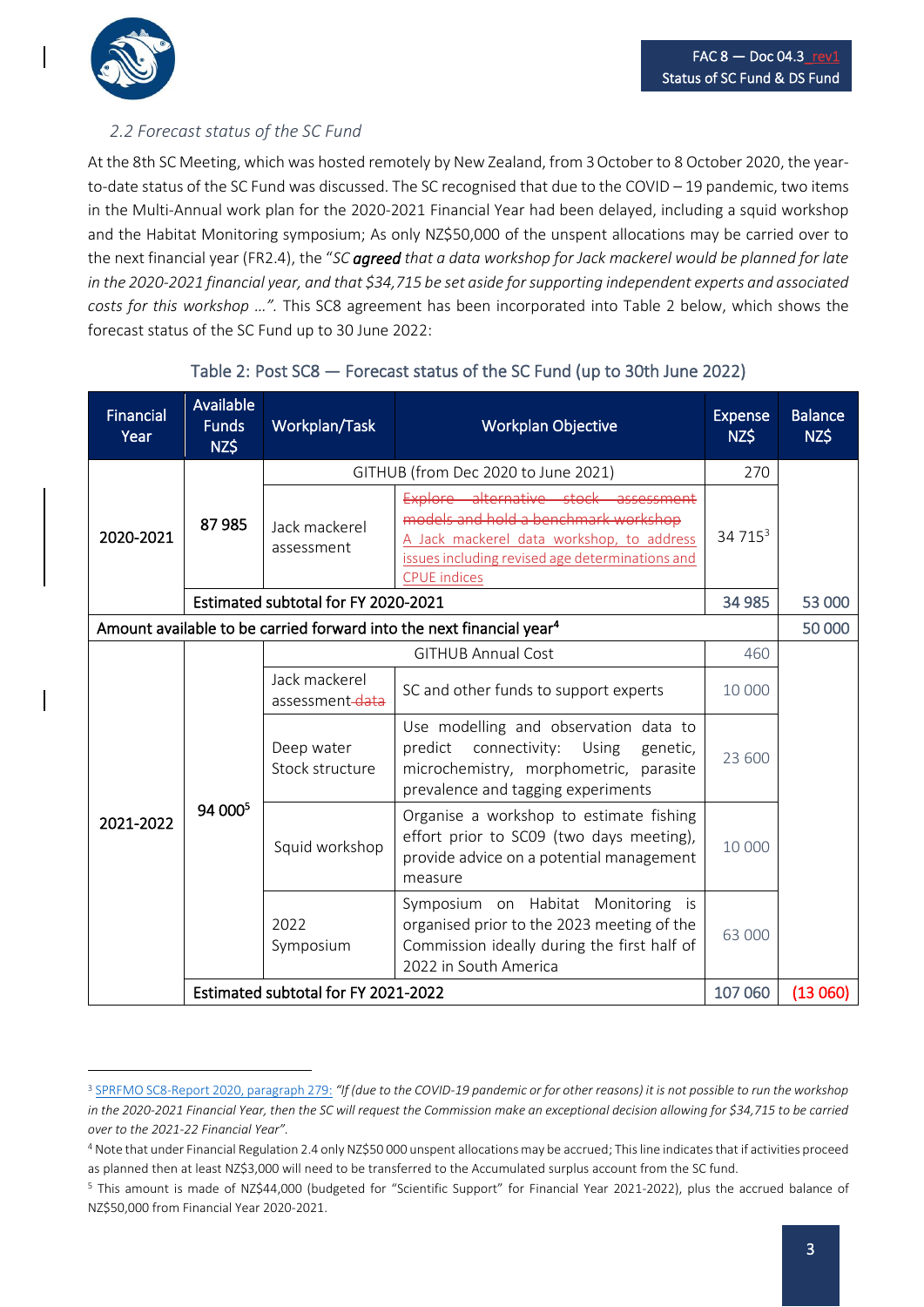

### *2.3 Other voluntary contributions to SC activities*

Voluntary contributions have been received from European Union, China, and Australia for supporting SC activities. The Table 3 below shows the year-to-date status for voluntary contributions supporting SC activities:

| Period                  | Member                                                                                                                                                                 | Contribution                                                                                                           | <b>Related SC Activities</b>                                                              | Proposed/<br>Committed<br><b>Expenses</b> | <b>Balance</b><br>NZ\$ |
|-------------------------|------------------------------------------------------------------------------------------------------------------------------------------------------------------------|------------------------------------------------------------------------------------------------------------------------|-------------------------------------------------------------------------------------------|-------------------------------------------|------------------------|
| Jan 2019 to<br>Dec 2020 | EU                                                                                                                                                                     | 167 000                                                                                                                | Support to jack mackerel assessment and data<br>validation in SPRFMO (project led by WUR) | 167 000                                   | 0                      |
| Jul 2019                | China                                                                                                                                                                  | To support squid sampling and genetic research<br>in the SPRFMO Convention Area (Chile, China,<br>29 230<br>and Peru). |                                                                                           | 29 230                                    |                        |
| Aug 2020+               | To support the stock structure and genetic<br>China<br>26 912<br>studies regarding the jumbo flying squid                                                              |                                                                                                                        | 26 170                                                                                    | 742 <sup>6</sup>                          |                        |
| Jul 2020 to<br>Dec 2021 | MSE workshop<br>EU<br>91850<br>Benchmark workshop                                                                                                                      |                                                                                                                        | 50 100<br>41750                                                                           | O                                         |                        |
| Jul 2020+               | To be directed towards SPRFMO's science work,<br>particularly those activities described in the<br>Australia<br>58 034<br>SPRFMO SC multi-annual workplan <sup>7</sup> |                                                                                                                        | 58 034                                                                                    |                                           |                        |

#### Table 3: Current balance for voluntary contributions supporting SC activities

## 3. Status of Developing States (DS) Fund

Since 2015, the Developing States Fund has been used to support developing States Members to participate in the Commission's annual meetings and Scientific Committee's workshops/meetings.

Table 4 below shows the year-to-date expenses and status of this Fund (a separate account was established for this purpose in accordance with Financial Regulation 2.4 in 2017)

#### Table 4: Year-to-date status of the DS Fund (up to 30th November 2020)

| Financial<br>Year | <b>Budget</b><br>NZ\$             | Meeting/Workshop                          | <b>Member Supported</b> | NZ\$    | Remaining NZ\$ |
|-------------------|-----------------------------------|-------------------------------------------|-------------------------|---------|----------------|
| 2015-2016         | 18 000                            | The 4 <sup>th</sup> Commission            | Cook Islands            | 6 1 3 0 |                |
|                   |                                   | Meeting                                   | Cuba                    | 2 1 7 3 |                |
|                   |                                   | Subtotal expense for FY 2015-2016         |                         | 8 3 0 3 | 9697           |
| 2016-2017         | 20 000                            | The 5 <sup>th</sup> Commission<br>Meeting | Cuba                    | 1555    |                |
|                   |                                   |                                           | Peru                    | 6 0 0 0 |                |
|                   |                                   |                                           | Vanuatu                 | 3722    |                |
|                   | Subtotal expense for FY 2016-2017 |                                           |                         | 11 277  | 18420          |
| 2017-2018         | 15 000                            | The 6 <sup>th</sup> Commission            | Cuba                    | 1430    |                |
|                   |                                   | Meeting                                   | Vanuatu                 | 10458   |                |
|                   |                                   | The 6 <sup>th</sup> SC Workshop           | Ecuador                 | 3 1 1 7 |                |
|                   | Subtotal expense for FY 2017-2018 |                                           |                         | 15 005  | 18415          |

<sup>&</sup>lt;sup>6</sup> Small, estimated variation due to contingency present in allocation plan provided by China.

<sup>7</sup> At the 8th SC Meeting, the SC recommended that the Australia's contribution be firstly used to cover any projected deficit and to use the reminder on high priority workplan items including aligning the Deepwater and Habitat Monitoring work.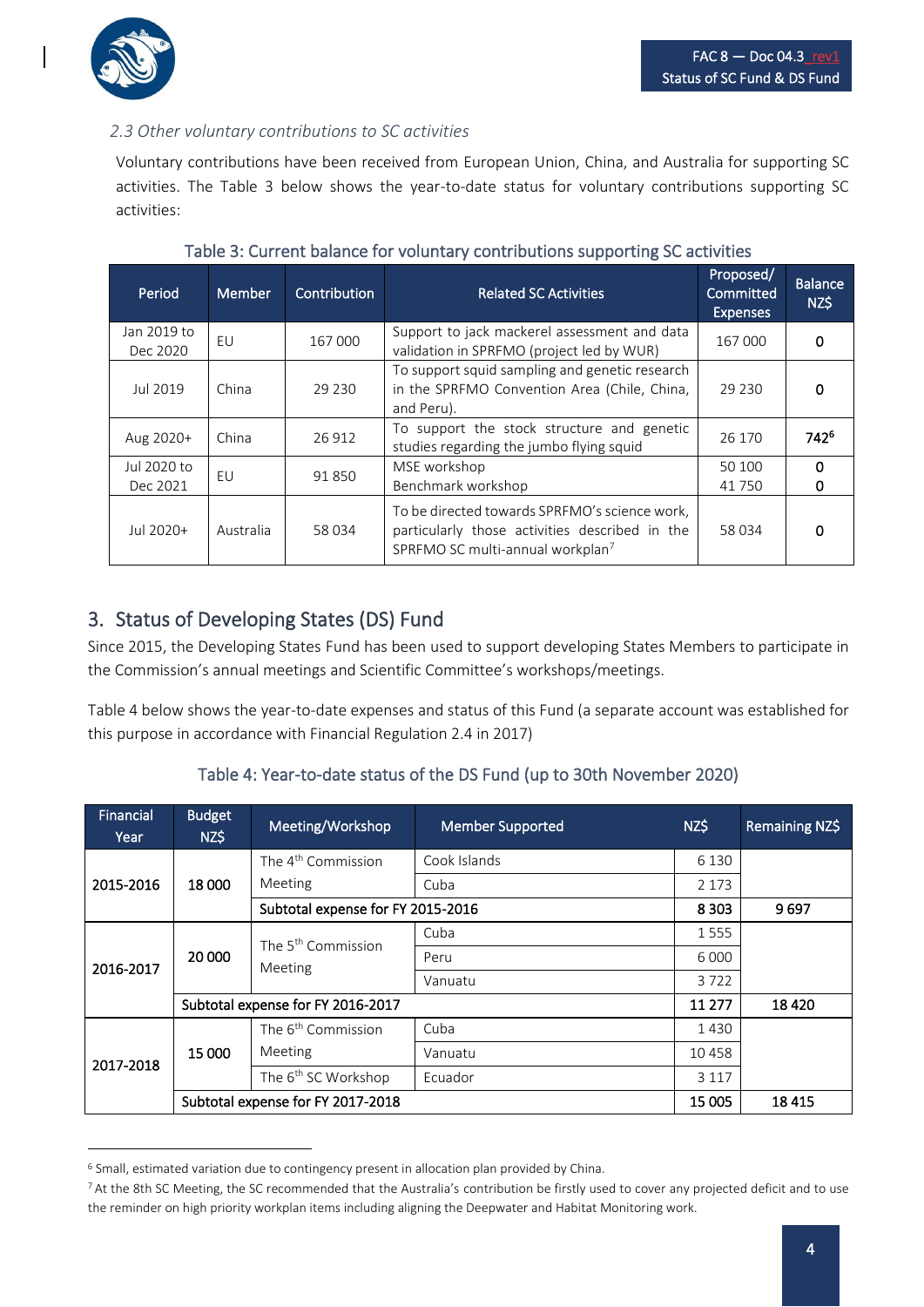

| Financial<br>Year | <b>Budget</b><br>NZ\$             | Meeting/Workshop               | <b>Member Supported</b> | NZ\$    | Remaining NZ\$ |
|-------------------|-----------------------------------|--------------------------------|-------------------------|---------|----------------|
| 2018-2019         | 20 000                            | The $6th$ SC Meeting           | Cook Islands            | 7040    |                |
|                   |                                   |                                | Ecuador                 | 3 5 4 0 |                |
|                   |                                   |                                | Peru                    | 7510    |                |
|                   |                                   |                                | Cook Islands            | 5 1 9 6 |                |
|                   |                                   | The 7 <sup>th</sup> Commission | Cuba                    | 4 7 3 0 |                |
|                   |                                   | Meeting                        | Ecuador                 | 4957    |                |
|                   |                                   |                                | Peru                    | 5 3 3 0 |                |
|                   | Subtotal expense for FY 2018-2019 |                                |                         | 38 303  | 112            |
|                   | 30 000                            | The 7 <sup>th</sup> SC Meeting | Cook Islands            | 7925    |                |
| 2019-2020         |                                   |                                | Ecuador                 | 2 4 3 5 |                |
|                   |                                   | The 8 <sup>th</sup> Commission | Cuba                    | 5050    |                |
|                   |                                   | Meeting                        | Peru                    | 4 0 3 5 |                |
|                   | Subtotal expense for FY 2019-2020 |                                |                         | 19 4 45 | 10 667         |
| 2020-2021         | 55 965 <sup>8</sup>               |                                |                         |         | 66 632         |

## 4. FAC8 considerations:

Th[e FAC7-Report](http://www.sprfmo.int/assets/2020-Annual-Meeting/Reports/FAC7-Report-10Mar2020.pdf) (Paragraph 28), referring to the Scientific Support (SC) Fund and Developing States (DS) Funds, records that "*The FAC recommended that the Commission gives further consideration to the quantum of funding in these budget categories".* The [COMM8-report](http://www.sprfmo.int/assets/2020-Annual-Meeting/Reports/COMM8-Meeting-Report-Final-10Mar2020.pdf) (Paragraph 41) records that although the Commission clarified the level of allocation provided towards each fund, it did not make a decision regarding reviewing the limits associated with these categories.

#### Financial Year 2020-2021:

This year due to the global pandemic, several large budget items requiring in-person meetings have been deferred or replaced by virtual meetings. This has directly resulted in unusually large surpluses for both the SC and DS Funds. Currently Financial Regulation 2.4 requires that those funds be operated within capped limits, but nevertheless due to the exceptional *force majeure* circumstances the FAC is invited to consider retaining the funds in order to support the now deferred activities as well as future similar activities.

#### Financial Year 2021-2022:

Last year's budget forecast that NZ\$ 44,000 would be required to support SC funded items in the SC Multi-Annual workplan (COMM9-Doc06), this amount has been retained in the current proposed budget [\(FAC8-Doc06\)](http://www.sprfmo.int/assets/0-2021-Annual-Meeting/FAC8/FAC8-Doc06-Draft-Budget-for-Financial-Year-2021-22-and-2022-23.pdf) in order to maintain consistency in the Budget development process. However, due to some work items being deferred (notably the Squid workshop and the Habitat Monitoring Symposium), there is now a forecast deficit for Financial Year 2021-2022. As discussed during the SC8 meeting, this projected deficit will be able to be covered by Australia's voluntary contribution.

Prior to 2020 the Developing States fund had been experiencing significant pressure and was fully used during Financial Year 2018-2019 [\(FAC7-Doc04.3\)](http://www.sprfmo.int/assets/2020-Annual-Meeting/FAC7-2020/Docs/FAC7-Doc04.3-Status-of-SC-Scientific-Support-Fund-Developing-States-Fund.pdf) and was expected to be fully committed for Financial Year 2019-2020. However, considering that the Fund has not been able to be accessed during 2020 due to the global pandemic

<sup>8</sup>USA Voluntary contribution to the Developing States Fund, as per Adopted Budget for Financial Year 2020-2021 (COMM8-Report Annex 6d)